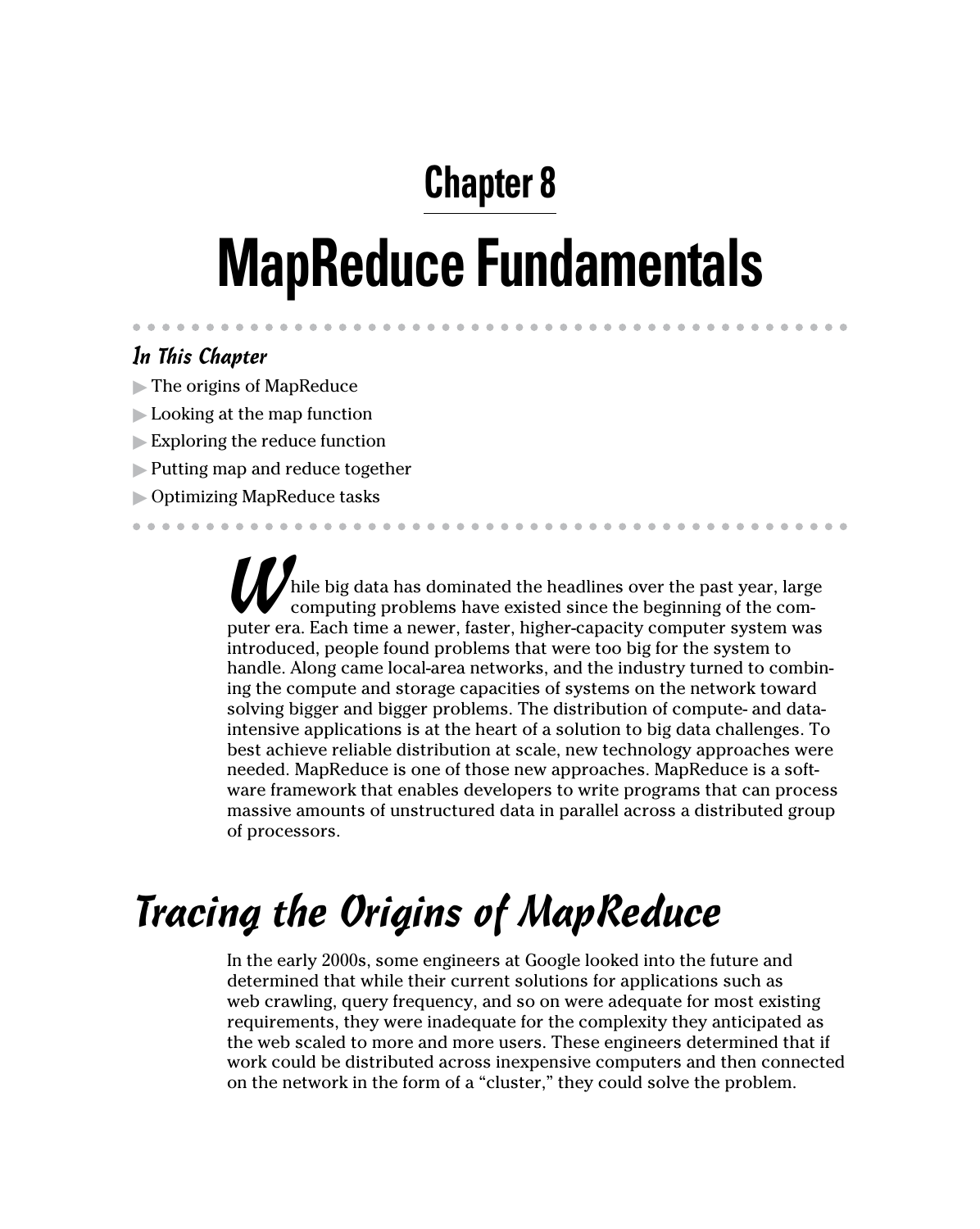Distribution alone was not a sufficient answer. This distribution of work must be performed in parallel for the following three reasons:

- $\triangleright$  The processing must be able to expand and contract automatically.
- $\triangleright$  The processing must be able to proceed regardless of failures in the network or the individual systems.
- $\triangleright$  Developers leveraging this approach must be able to create services that are easy to leverage by other developers. Therefore, this approach must be independent of where the data and computations have executed.

MapReduce was designed as a generic programming model. Some of the initial implementations provided all the key requirements of parallel execution, fault tolerance, load balancing, and data manipulation. The engineers in charge of the project named the initiative MapReduce because it combines two capabilities from existing functional computer languages: *map* and *reduce.*

Google engineers designed MapReduce to solve a specific practical problem. Therefore, it was designed as a programming model combined with the implementation of that model — in essence, a reference implementation. The reference implementation was used to demonstrate the practicality and effectiveness of the concept and to help ensure that this model would be widely adopted by the computer industry. Over the years, other implementations of MapReduce have been created and are available as both open source and commercial products.

#### **Functional versus procedural programming models**

When we talk of map and reduce, we do so as operations within a functional programming model. Functional programming is one of the two ways that software developers create programs to address business problems. The other model is procedural programming. We take a quick look to understand the differences and to see when it's best to use one or the other model.

Procedural programs are highly structured and provide step-by-step instructions on what to do with input data. The order of the execution is important, and the input data is changed as it progresses through each step of the program. Examples of procedural languages include FORTRAN, COBOL, C, and C++. The best uses for procedural programs are those where it is okay to change the values of the input data or where you need to compare computed values in one of the steps to determine whether you

need to continue processing or exit the program and deliver the result.

In contrast, functional programs do not change the input data. They look at all the data for specific patterns and then apply rules to identify the important elements and then assemble them into lists. The order of the processing is not important because each operation is independent of another. Examples of functional languages include LISP, Scheme, Prolog, and R. Functional programs do not change the input data and are most often used when it is necessary to look at the data again and again for different patterns. For example, you could look through a list of all the counties in the United States that voted Republican in the last election and then go through the list for all Democratic counties. This will produce two distinct output lists.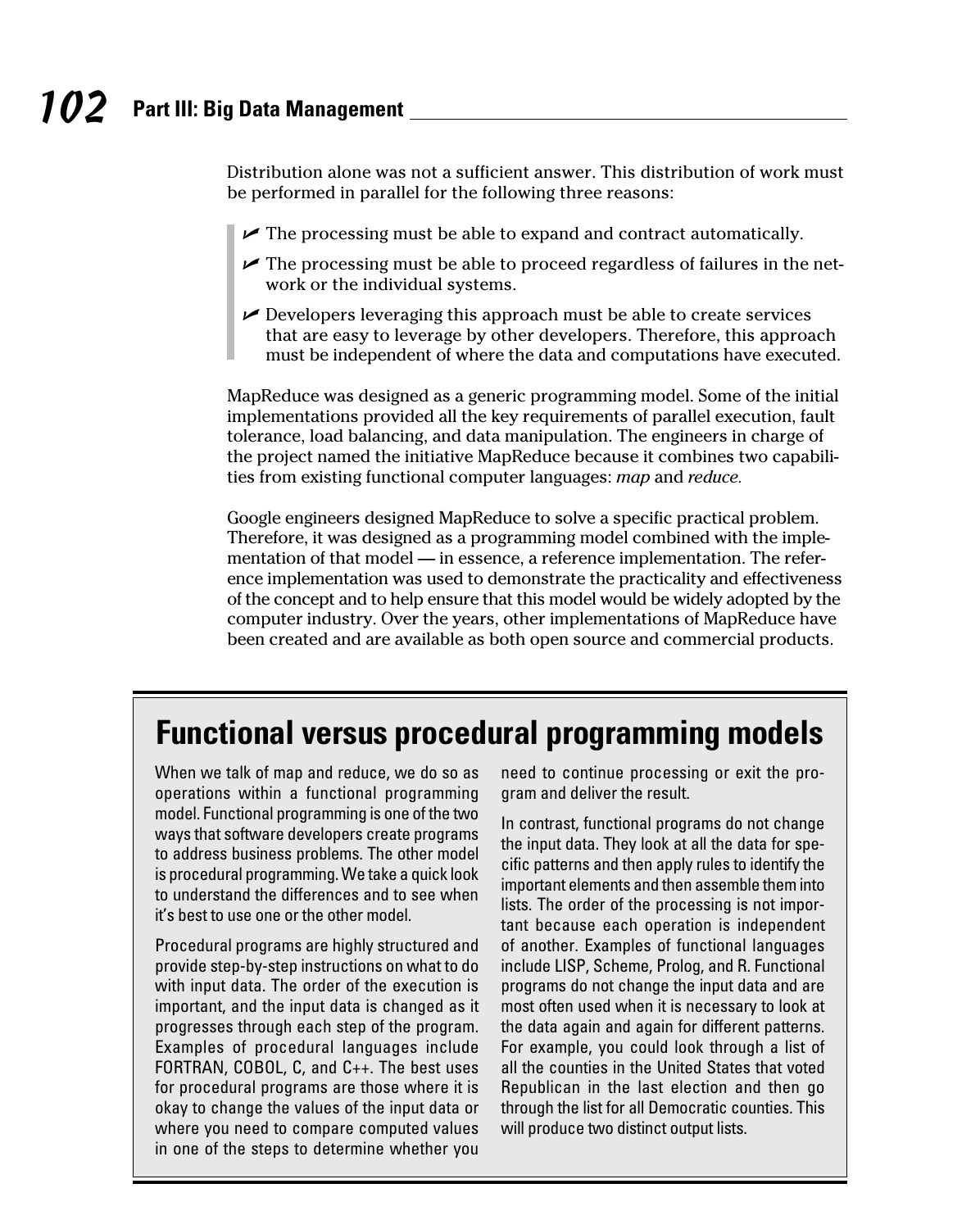#### Understanding the map Function

The *map* function has been a part of many functional programming languages for years, first gaining popularity with an artificial intelligence language called LISP. Good software developers understand the value of reuse, so map has been reinvigorated as a core technology for processing lists of data elements (keys and values). To further your understanding of why the map function is a good choice for big data (and the *reduce* function is as well), it's important to understand a little bit about functional programming.

Operators in functional languages do not modify the structure of the data; they create new data structures as their output. More importantly, the original data itself is unmodified as well. So you can use the map function with impunity because it will not harm your precious stored data. Another advantage to functional programming is not having to expressly manage the movement or flow of the data. This is helpful because it absolves the programmer from explicitly managing the data output and placement. Because you are operating in a distributed environment, dealing with where the data is stored can be a nightmare. The map function takes care of that. Finally, in the world of functional programming, the order of the operations on the data is not prescribed. Again, this is a great advantage in a computing cluster where tasks are being performed in parallel.

So what exactly can you expect from the map function? It applies a function to each element (defined as a key-value pair) of a list and produces a new list. Suppose that you wanted to create a program that counts the number of characters in a series or list of words. The following is not official programming code; it's just a way to represent how to construct a solution to the problem.

One way to accomplish the solution is to identify the input data and create a list:

mylist = ("all counties in the US that participated in the most recent general election")

Create the function howManyPeople using the map function*.* This selects only the counties with more than 50,000 people:

```
map howManyPeople (mylist) = [ howManyPeople "county 1"; 
           howManyPeople "county 2"; howManyPeople "county 
           3"; howManyPeople "county 4"; . . . ]
```
Now produce a new output list of all the counties with populations greater than 50,000:

(no, county 1; yes, county 2; no, county 3; yes, county 4; ?, county nnn)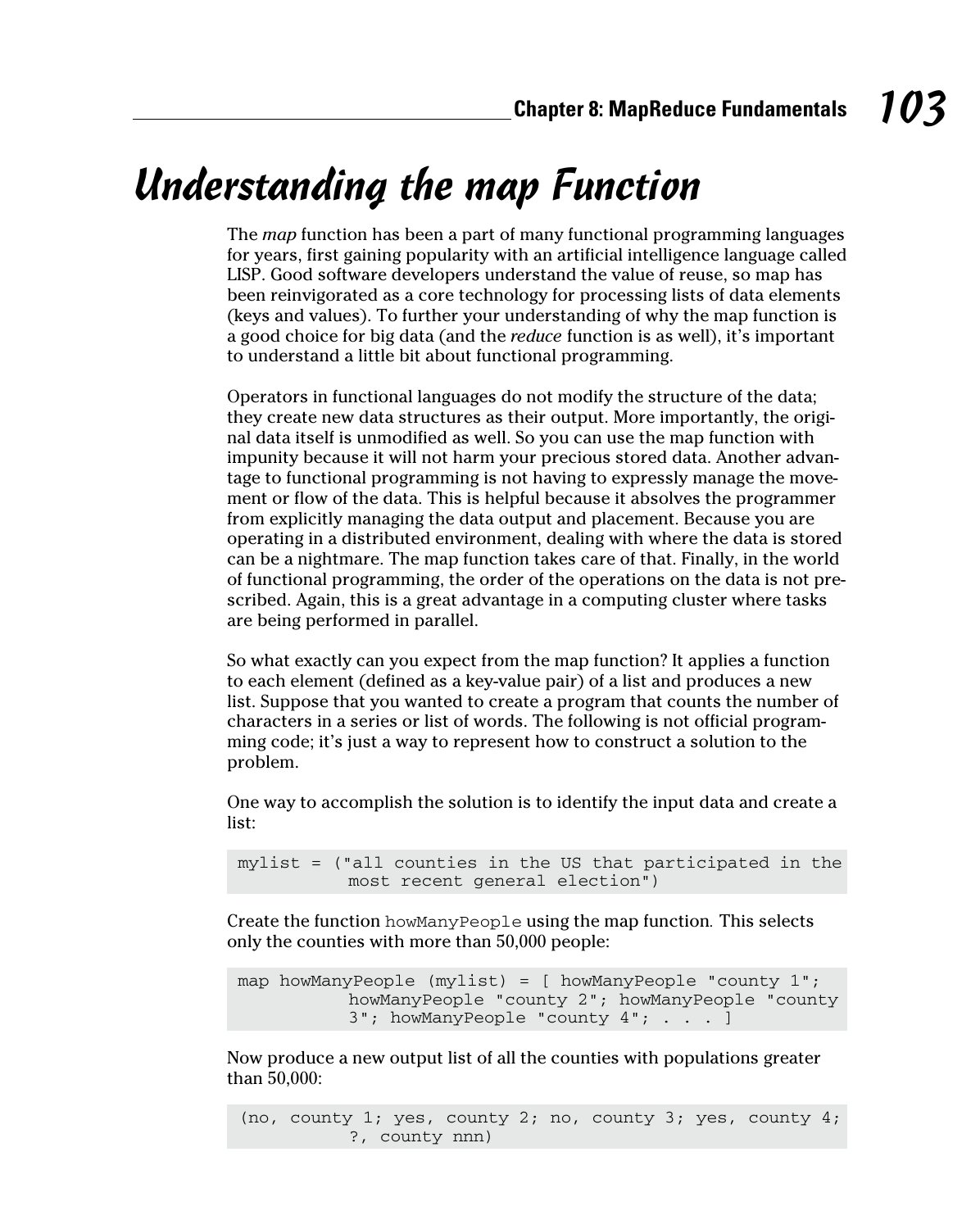The function executes without making any changes to the original list. In addition, you can see that each element of the output list maps to a corresponding element of the input list, with a yes or no attached. If the county has met the requirement of more than 50,000 people, the map function identifies it with a yes. If not, a no is indicated. This is an important feature, as you shall soon see when you look at the *reduce* function.

### Adding the reduce Function

Like the map function, *reduce* has been a feature of functional programming languages for many years. In some languages, it is called *fold,* but the behavior is exactly the same. The reduce function takes the output of a map function and "reduces" the list in whatever fashion the programmer desires. The first step that the reduce function requires is to place a value in something called an *accumulator,* which holds an initial value. After storing a starting value in the accumulator, the reduce function then processes each element of the list and performs the operation you need across the list. At the end of the list, the reduce function returns a value based on what operation you wanted to perform on the output list. Revisit the map function example now to see what the reduce function is capable of doing.

Suppose that you need to identify the counties where the majority of the votes were for the Democratic candidate. Remember that your howMany-People map function looked at each element of the input list and created an output list of the counties with more than 50,000 people (yes) and the counties with less than 50,000 people (no).

After invoking the howManyPeople map function, you are left with the following output list:

(no, county 1; yes, county 2; no, county 3; yes, county 4; ?, county nnn)

This is now the input for your reduce function. Here is what it looks like:

```
countylist = (no, county 1; yes, county 2; no, county 3;
          yes, county 4; ?, county nnn)
reduce isDemocrat (countylist)
```
The reduce function processes each element of the list and returns a list of all the counties with a population greater than 50,000, where the majority voted Democratic.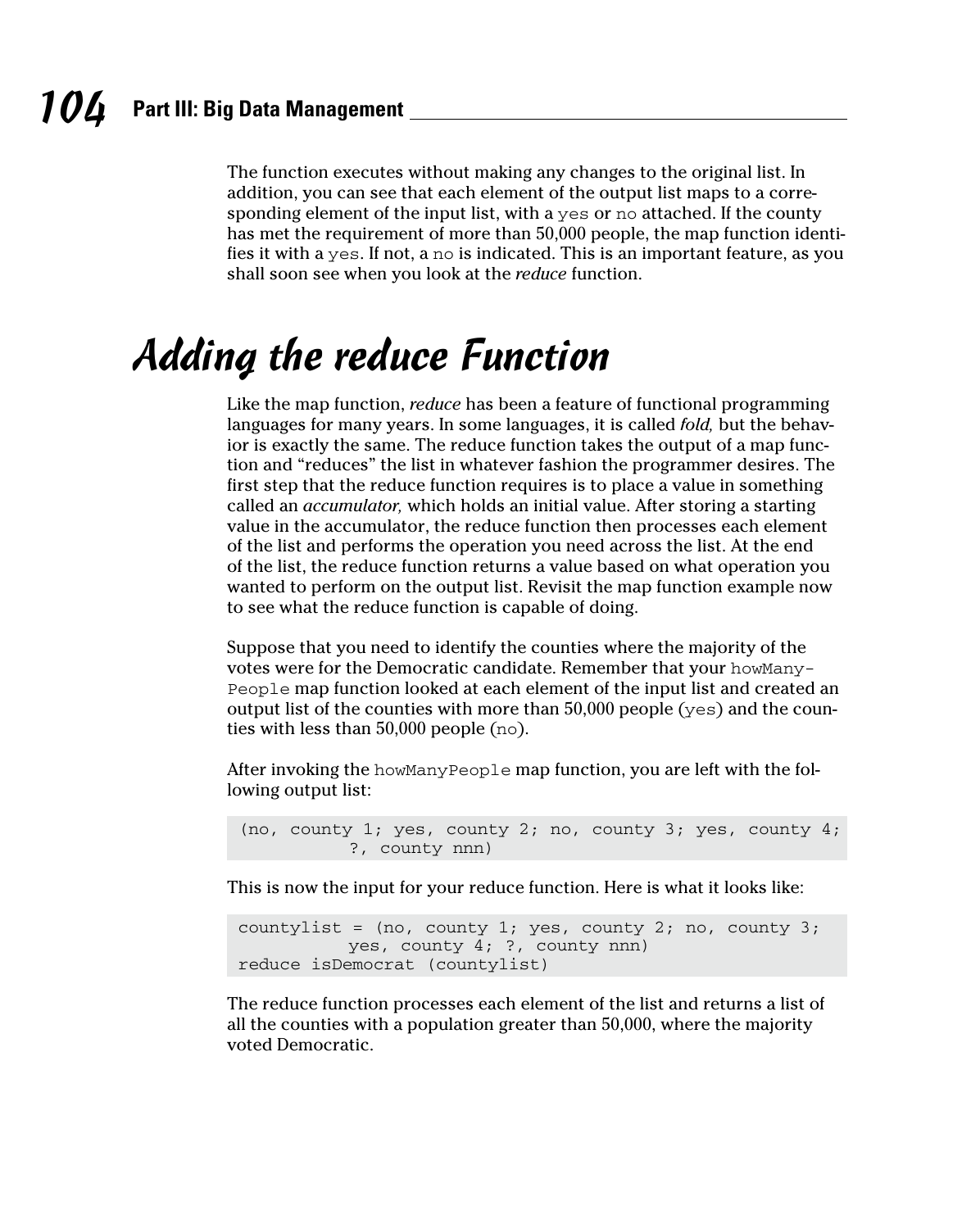Now imagine that you would like to know in which counties with a population greater than 50,000 the majority voted Republican. All you need to do is invoke the reduce function again, but you will change the operator from isDemocrat to isRepublican:

reduce isRepublican (countylist)

This returns a list of all the counties where the majority of voters supported Republican candidates. Because you did not change the elements of county list, you can continue to perform the reduce functions on the input until you get the results you require. For example, you could look for independent majorities or refine the results to specific geographic regions.

#### Putting map and reduce Together

Sometimes producing an output list is just enough. Likewise, sometimes performing operations on each element of a list is enough. Most often, you want to look through large amounts of input data, select certain elements from the data, and then compute something of value from the relevant pieces of data. You don't always control the input data, so you need to do this work nondestructively — you don't want to change that input list so you can use it in different ways with new assumptions and new data.

Software developers design applications based on algorithms. An *algorithm* is nothing more than a series of steps that need to occur in service to an overall goal. It is very much like a cooking recipe. You start with the individual elements (flour, sugar, eggs, and so on) and follow step-by-step instructions (combine, knead, and bake) to produce the desired result (a loaf of bread). Putting the map and reduce functions to work efficiently requires an algorithm too. It might look a little like this:

- 1. Start with a large number or data or records.
- 2. Iterate over the data.
- 3. Use the map function to extract something of interest and create an output list.
- 4. Organize the output list to optimize for further processing.
- 5. Use the reduce function to compute a set of results.
- 6. Produce the final output.

Programmers can implement all kinds of applications using this approach, but the examples to this point have been very simple, so the real value of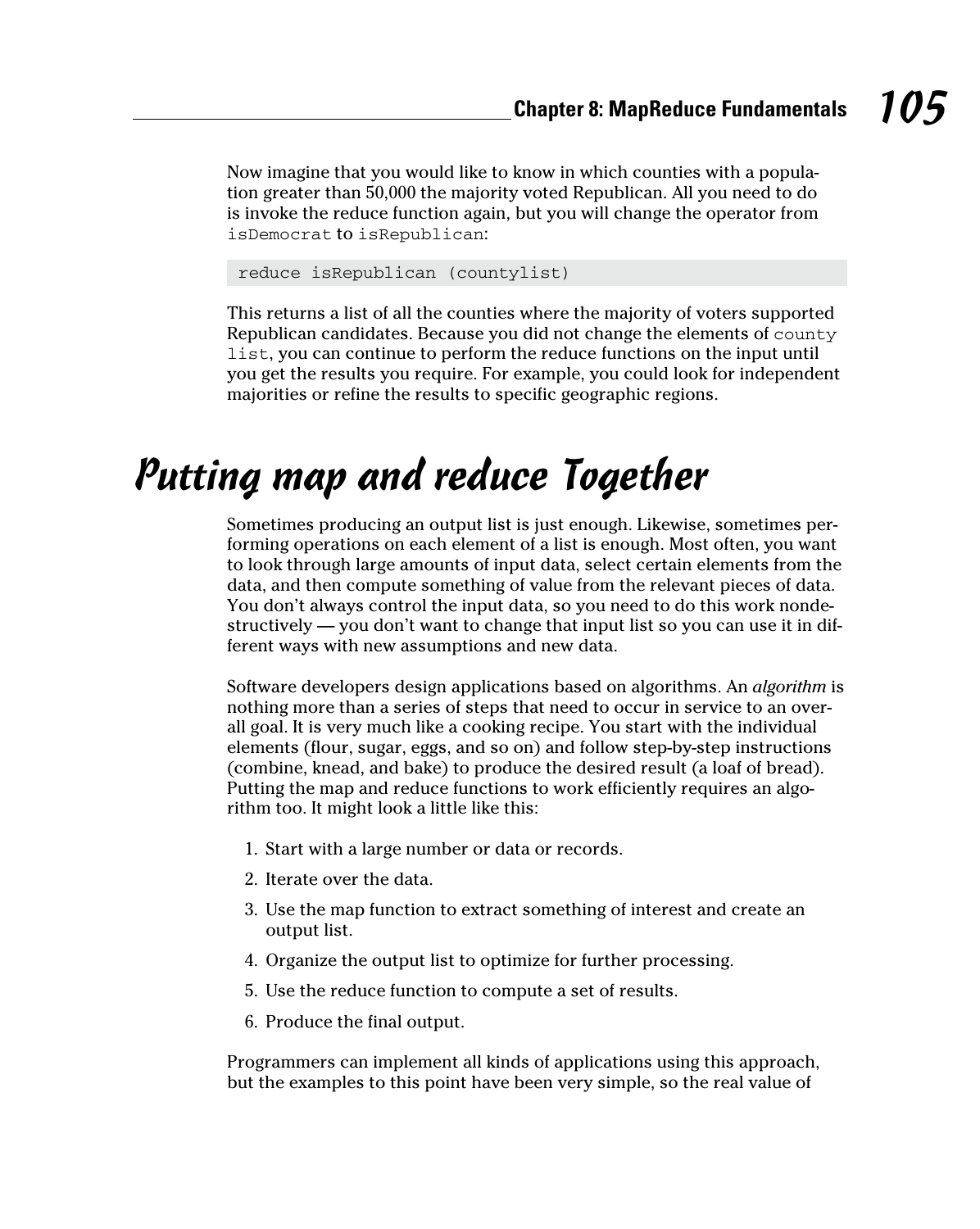MapReduce may not be apparent. What happens when you have extremely large input data? Can you use the same algorithm on terabytes of data? The good news is yes.

As illustrated in Figure 8-1, all of the operations seem independent. That's because they are. The real power of MapReduce is the capability to divide and conquer. Take a very large problem and break it into smaller, more manageable chunks, operate on each chunk independently, and then pull it all together at the end. Furthermore, the map function is commutative — in other words, the order that a function is executed doesn't matter.



If you remember algebra at all, you may recall that when something is commutative, the result is the same, regardless of the order of the elements. For example:

$$
5 + 7 = 7 + 5
$$

or

 $3 * 4 = 4 * 3$ 

So MapReduce can perform its work on different machines in a network and get the same result as if all the work was done on a single machine. It can also draw from multiple data sources, internal or external. MapReduce keeps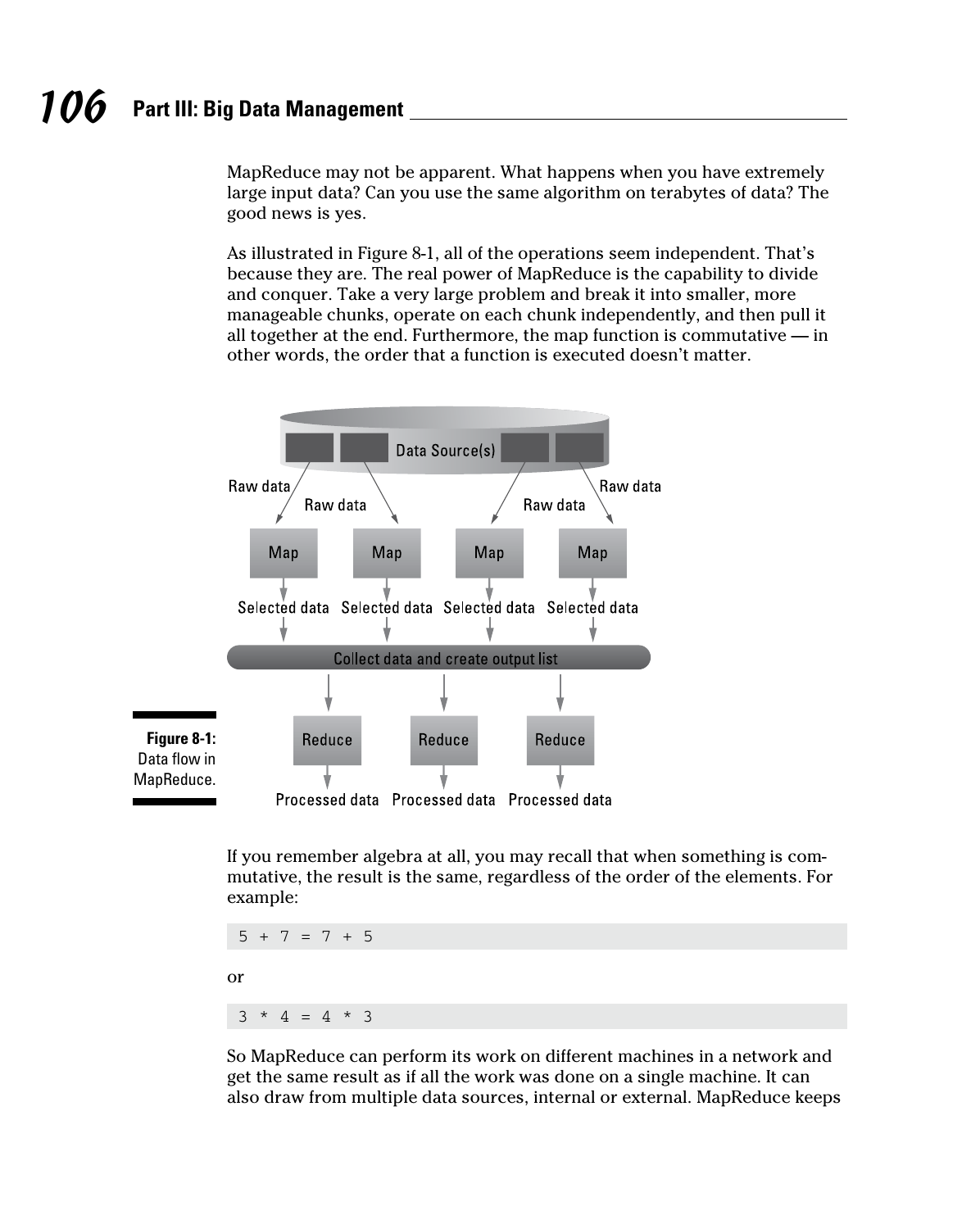track of its work by creating a unique key to ensure that all the processing is related to solving the same problem. This key is also used to pull all the output together at the end of all the distributed tasks.

When the map and reduce functions are used in this fashion, they work collectively to run as a single job within the cluster. All the dividing and conquering is done transparently by the execution framework of the MapReduce engine, and all the work is distributed to one or many nodes in the network.

You need to understand some characteristics of the execution framework so that you may get a better understanding of why things work the way they do. This can help you design better applications and also to optimize the execution for performance or efficiency. The following are the foundational behaviors of MapReduce:

- ✓ **Scheduling:** MapReduce jobs get broken down into individual tasks for the map and the reduce portions of the application. Because the mapping must be concluded before reducing can take place, those tasks are prioritized according to the number of nodes in the cluster. If you have more tasks than nodes, the execution framework will manage the map tasks until all are complete. Then the reduce tasks will run with the same behaviors. The entire process is complete only when all the reduce tasks have run successfully.
- ✓ **Synchronization:** When multiple processes execute concurrently in a cluster, you need a way to keep things running smoothly. Synchronization mechanisms do this automatically. Because the execution framework knows that the program is mapping and reducing, it keeps track of what has run and when. When all the mapping is complete, the reducing begins. Intermediate data is copied over the network as it is produced using a mechanism called "shuffle and sort." This gathers and prepares all the mapped data for reduction.
- ✓ **Code/data colocation:** The most effective processing occurs when the mapping functions (the code) is colocated on the same machine with the data it needs to process. The process scheduler is very clever and can place the code and its related data on the same node prior to execution (or vice versa).
- ✓ **Fault/error handling:** What happens when a failure occurs? Hopefully, nothing. Most MapReduce engines have very robust error handling and fault tolerance. With all the nodes in a MapReduce cluster and all the parts in each node, something is going to fail at some point. The engine must recognize that something is wrong and make the necessary correction. For example, if some of the mapping tasks do not return as complete, the engine could assign the tasks to a different node to finish the job. The engine is designed so that it recognizes when a job is incomplete and will automatically assign the task to a different node.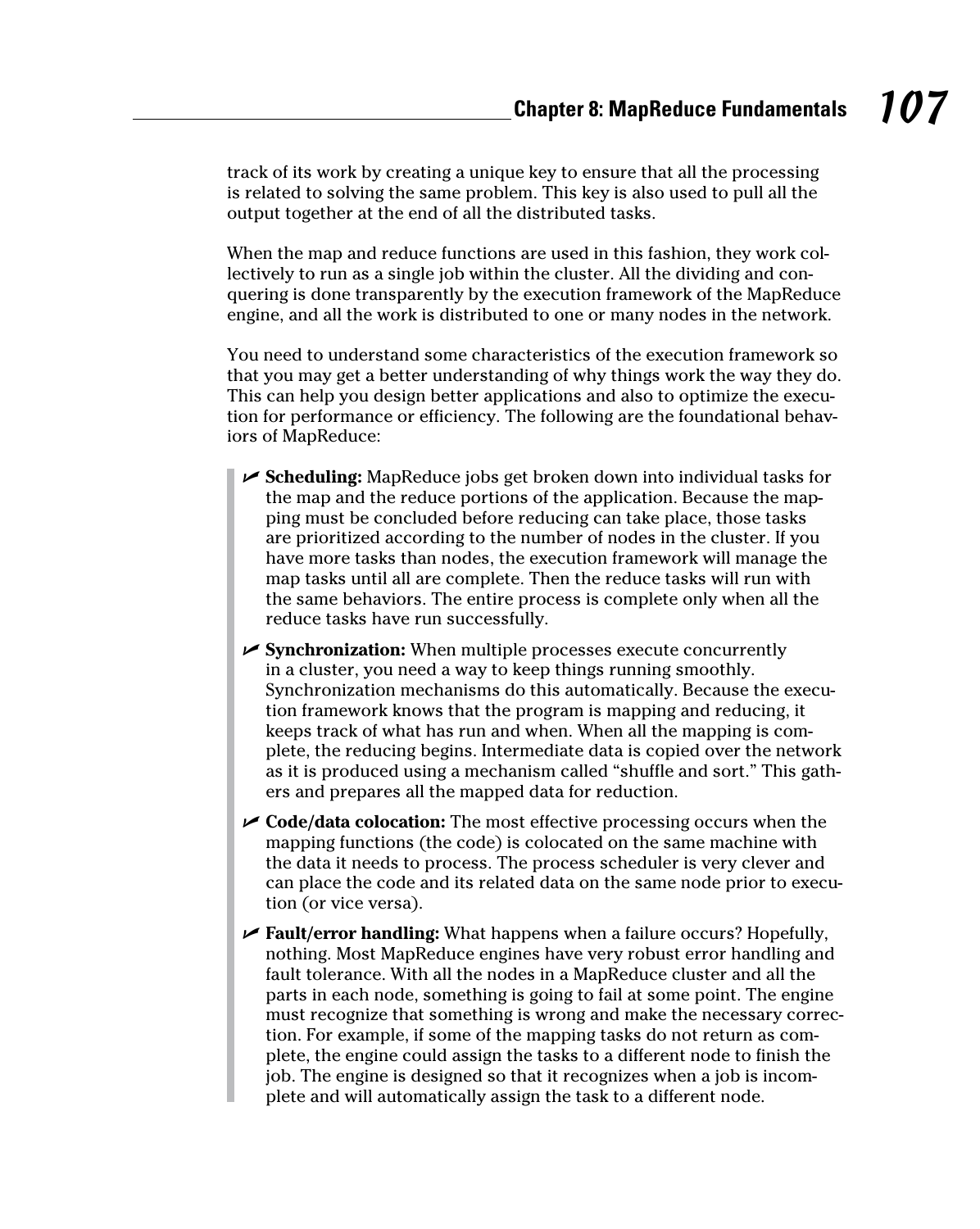## Optimizing MapReduce Tasks

Aside from optimizing the actual application code, you can use some optimization techniques to improve the reliability and performance of your MapReduce jobs. They fall into three categories: hardware/network topology, synchronization, and file system.

#### Hardware/network topology

Independent of application, the fastest hardware and networks will likely yield the fastest run times for your software. A distinct advantage of MapReduce is the capability to run on inexpensive clusters of commodity hardware and standard networks. If you don't pay attention to where your servers are physically organized, you won't get the best performance and high degree of fault tolerance necessary to support big data tasks.

Commodity hardware is often stored in racks in the data center. The proximity of the hardware within the rack offers a performance advantage as opposed to moving data and/or code from rack to rack. During implementation, you can configure your MapReduce engine to be aware of and take advantage of this proximity. Keeping the data and the code together is one of the best optimizations for MapReduce performance. In essence, the closer the hardware processing elements are to each other, the less latency you will have to deal with.

#### Synchronization

Because it is inefficient to hold all the results of your mapping within the node, the synchronization mechanisms copy the mapping results to the reducing nodes immediately after they have completed so that the processing can begin right away. All values from the same key are sent to the same reducer, again ensuring higher performance and better efficiency. The reduction outputs are written directly to the file system, so it must be designed and tuned for best results.

#### File system

Your MapReduce implementation is supported by a distributed file system. The major difference between local and distributed file systems is capacity. To handle the huge amounts of information in a big data world, file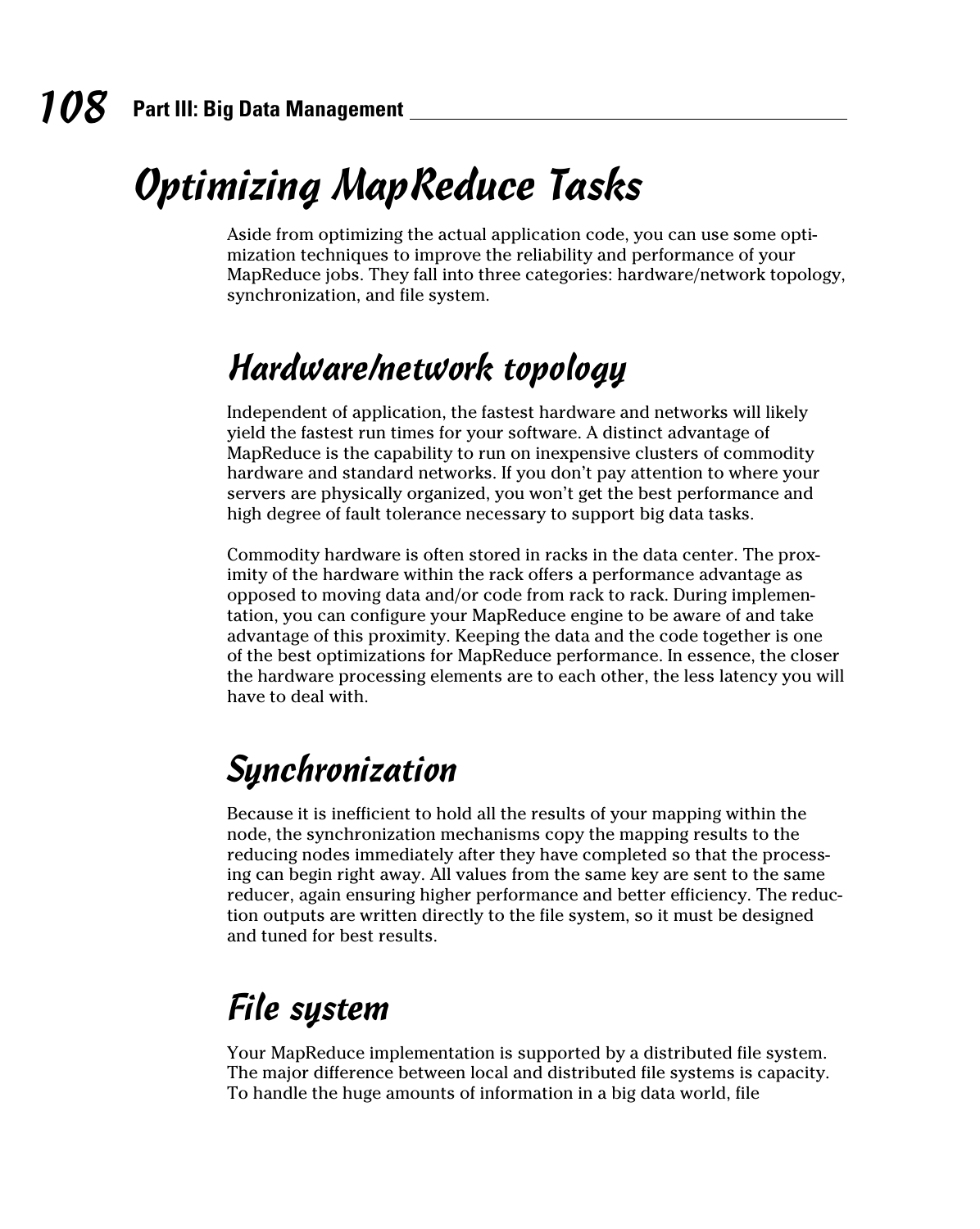systems need to be spread across multiple machines or nodes in a network. MapReduce implementations rely on a master-slave style of distribution, where the master node stores all the metadata, access rights, mapping and location of files and blocks, and so on. The slaves are nodes where the actual data is stored. All the requests go to the master and then are handled by the appropriate slave node. As you contemplate the design of the file system you need to support a MapReduce implementation, you should consider the following:

- ✓ **Keep it warm:** As you might expect, the master node could get overworked because everything begins there. Additionally, if the master node fails, the entire file system is inaccessible until the master is restored. A very important optimization is to create a "warm standby" master node that can jump into service if a problem occurs with the online master.
- ✓ **The bigger the better:** File size is also an important consideration. Lots of small files (less than 100MB) should be avoided. Distributed file systems supporting MapReduce engines work best when they are populated with a modest number of large files.
- ✓ **The long view:** Because workloads are managed in batches, highly sustained network bandwidth is more important than quick execution times of the mappers or reducers. The optimal approach is for the code to stream lots of data when it is reading and again when it is time to write to the file system.
- ✓ **Keep it secure:** But not overly so. Adding layers of security on the distributed file system will degrade its performance. The file permissions are there to guard against unintended consequences, not malicious behavior. The best approach is to ensure that only authorized users have access to the data center environment and to keep the distributed file system protected from the outside.

Now that you understand a bit about this powerful capability, we take a deep dive into the most widely used MapReduce engine and its ecosystem.